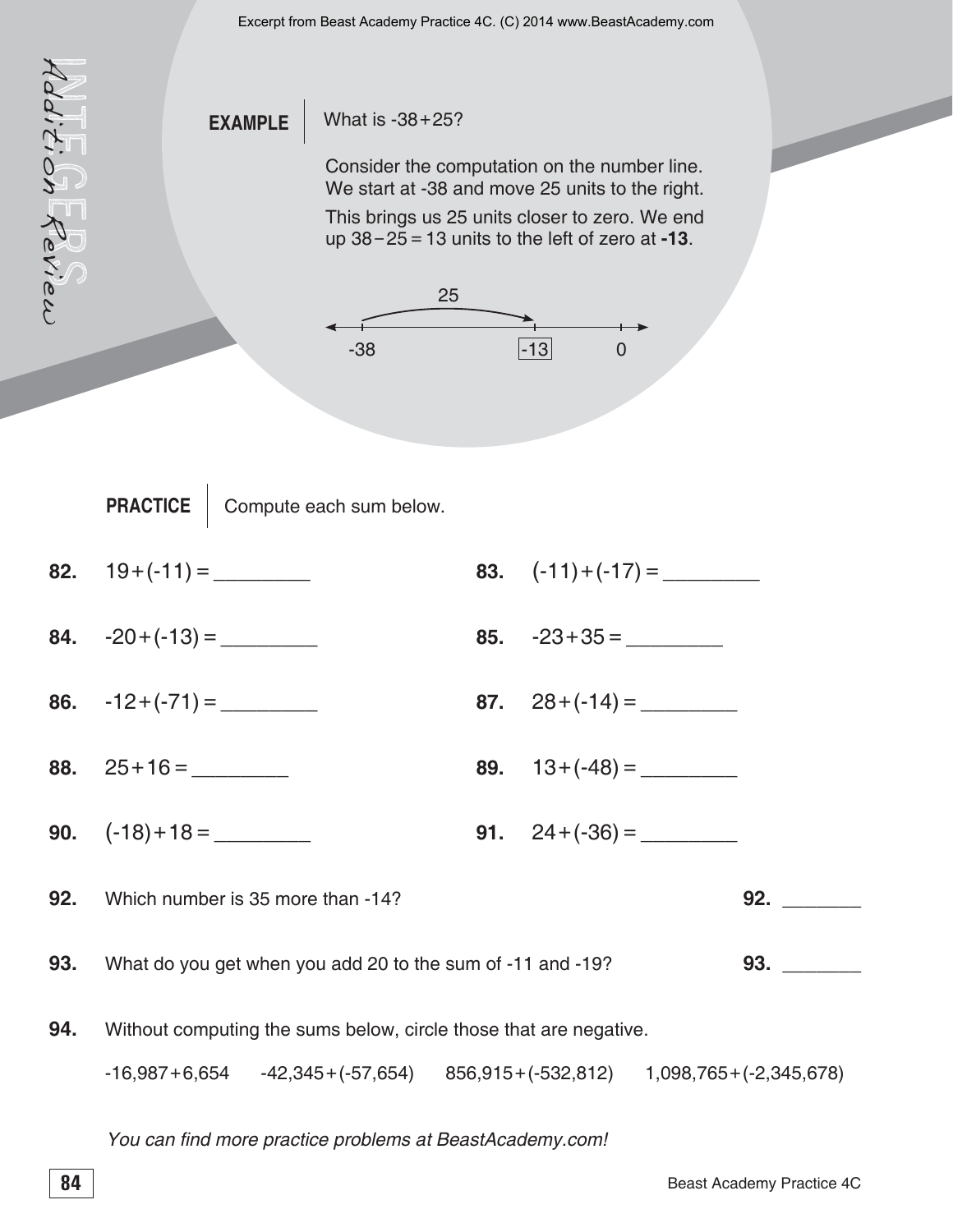



|     | <b>EXAMPLE</b>            | Find the next three terms in the pattern below.                                                                                                                                                                                                                                                                                                                                                                                                                                                                                                                                            |          |
|-----|---------------------------|--------------------------------------------------------------------------------------------------------------------------------------------------------------------------------------------------------------------------------------------------------------------------------------------------------------------------------------------------------------------------------------------------------------------------------------------------------------------------------------------------------------------------------------------------------------------------------------------|----------|
|     |                           | $-9, -7, -5, -3, \underline{\qquad, \qquad \qquad}$<br>Each term in the pattern is 2 more than the one before it.                                                                                                                                                                                                                                                                                                                                                                                                                                                                          | Patter.  |
|     |                           |                                                                                                                                                                                                                                                                                                                                                                                                                                                                                                                                                                                            |          |
|     |                           | $+2$ $+2$ $+2$<br>-9. -7. -5, -3, __, __, __                                                                                                                                                                                                                                                                                                                                                                                                                                                                                                                                               | Addition |
|     |                           | So, we continue the pattern by adding 2's.                                                                                                                                                                                                                                                                                                                                                                                                                                                                                                                                                 |          |
|     |                           | $+2$ $+2$ $+2$ $+2$ $+2$ $+2$<br>-9, -7, -5, -3, <u>-1, 1, 3</u>                                                                                                                                                                                                                                                                                                                                                                                                                                                                                                                           |          |
|     |                           |                                                                                                                                                                                                                                                                                                                                                                                                                                                                                                                                                                                            |          |
|     |                           |                                                                                                                                                                                                                                                                                                                                                                                                                                                                                                                                                                                            |          |
|     | <b>PRACTICE</b>           | Fill in the blanks in each skip-counting pattern below.                                                                                                                                                                                                                                                                                                                                                                                                                                                                                                                                    |          |
| 95. |                           |                                                                                                                                                                                                                                                                                                                                                                                                                                                                                                                                                                                            |          |
|     |                           |                                                                                                                                                                                                                                                                                                                                                                                                                                                                                                                                                                                            |          |
| 96. |                           | $-53, -43, -33, \_\_\_\_\_\_\_\_\_\_$                                                                                                                                                                                                                                                                                                                                                                                                                                                                                                                                                      |          |
|     |                           |                                                                                                                                                                                                                                                                                                                                                                                                                                                                                                                                                                                            |          |
|     |                           | <b>97.</b> $-55, -42, -29, \_\_\_\_\_\_\_\_\_\_\_\_\_$                                                                                                                                                                                                                                                                                                                                                                                                                                                                                                                                     |          |
|     |                           |                                                                                                                                                                                                                                                                                                                                                                                                                                                                                                                                                                                            |          |
|     |                           |                                                                                                                                                                                                                                                                                                                                                                                                                                                                                                                                                                                            |          |
|     |                           |                                                                                                                                                                                                                                                                                                                                                                                                                                                                                                                                                                                            |          |
|     |                           | <b>99.</b> _________, ________, -19, ________, ________, -10, ________, -4, _________                                                                                                                                                                                                                                                                                                                                                                                                                                                                                                      |          |
|     |                           | <b>100.</b> $-24, \_\_\_\_\_\_$ , $-14, \_\_\_\_\_\_\_$ , $\_\_\_\_\_\_$ , $6, \_\_\_\_\_\_$                                                                                                                                                                                                                                                                                                                                                                                                                                                                                               |          |
|     |                           |                                                                                                                                                                                                                                                                                                                                                                                                                                                                                                                                                                                            |          |
|     |                           | <b>101.</b> $-43, \underline{\hspace{1cm}} , \underline{\hspace{1cm}} , \underline{\hspace{1cm}} , \ldots ,$ $-11, \underline{\hspace{1cm}} , \underline{\hspace{1cm}} , \underline{\hspace{1cm}} , \underline{\hspace{1cm}} , \underline{\hspace{1cm}} , \underline{\hspace{1cm}} , \underline{\hspace{1cm}} , \underline{\hspace{1cm}} , \underline{\hspace{1cm}} , \underline{\hspace{1cm}} , \underline{\hspace{1cm}} , \underline{\hspace{1cm}} , \underline{\hspace{1cm}} , \underline{\hspace{1cm}} , \underline{\hspace{1cm}} , \underline{\hspace{1cm}} , \underline{\hspace{1cm$ |          |
|     |                           |                                                                                                                                                                                                                                                                                                                                                                                                                                                                                                                                                                                            |          |
|     | Beast Academy Practice 4C |                                                                                                                                                                                                                                                                                                                                                                                                                                                                                                                                                                                            | 85       |

|  | <b>95.</b> $-25, -20, -15,$ |  |  |  |  |  |  |
|--|-----------------------------|--|--|--|--|--|--|
|--|-----------------------------|--|--|--|--|--|--|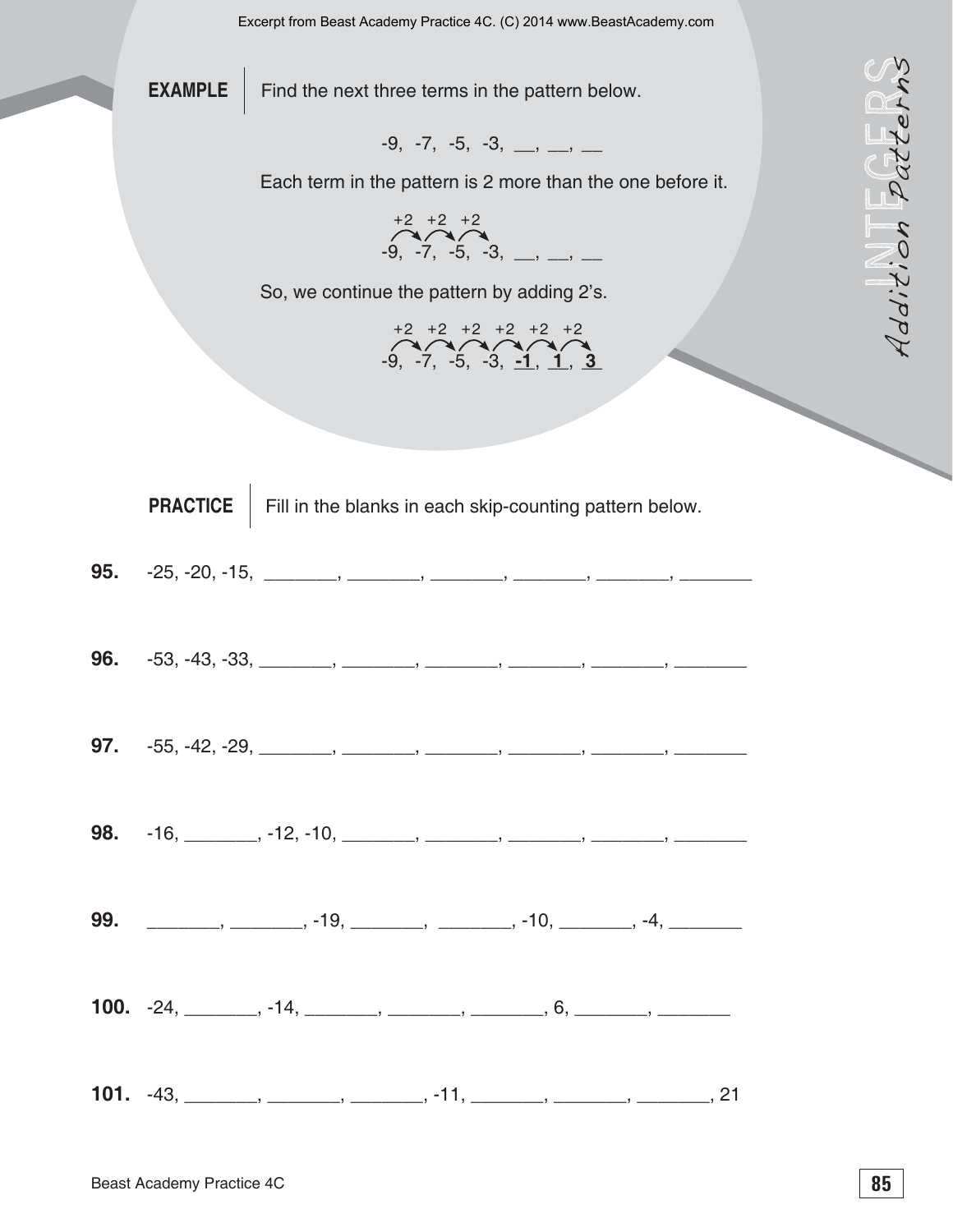In a **Sum Square** puzzle, the digits 1 through 9 are used to fill the nine squares in the grid, one digit per square.

Some of the numbers in the grid are positive, and some are negative.

The numbers above and to the left of the grid give the sum of the integers in each column and row. On the right is an example of a completed Sum Square.

**EXAMPLE** Complete the Sum Square puzzle below.



**86**<br> **86** Bearing square purzie, the digits it from the year one of the minimis and the minimis practice 4C one of the present According the present According to the sum Squares The minimism and to the list of the grid g First, we look at the left column. We have  $1 + \square + 6 = 5$ . This simplifies to  $7 + \square = 5$ . Since  $7 + \square = 5$ , we fill the middle square of the left column with -2 as shown.

The remaining digits are 4, 7, 8, and 9.

The two missing entries in the middle row must sum to 15 because  $-2+15=13$ . The only way to get a sum of 15 from two of the remaining digits is  $7+8=15$ .

Similarly, the two missing entries in the middle column must sum to 17 because  $-5+17 = 12$ . The only way to get a sum of 17 from two of the remaining digits is  $8+9=17$ .

We learned above that the 8 is in the middle row. So, we place the 8 as shown in the center square, with the 9 above it.

The remaining digits are 4 and 7.

In the top row, we have  $1+9+ -4 = 6$ , and in the middle row, we have  $-2+8+\vert 7 \vert = 13$ .

All the digits have now been placed, and we check the sum of the integers in each row and column.

|   | 4 |   | 10 |
|---|---|---|----|
|   | 3 | 6 | 8  |
| 3 | 9 |   | 5  |
|   |   |   |    |

|    | 5  | 12 | D |
|----|----|----|---|
| 6  |    |    |   |
| 13 | -2 |    |   |
| -2 | 6  | 5  | 3 |

|    | 5    | 12   | O |
|----|------|------|---|
| 6  |      |      |   |
| 13 | $-2$ |      |   |
| -2 | 6    | $-5$ | 3 |

|    | 5  | 12             | 0 |
|----|----|----------------|---|
| 6  |    | 9              |   |
| 13 | -2 | 8              |   |
| -2 | 6  | $\overline{5}$ | З |

|    | 5  | 12 |   |
|----|----|----|---|
| 6  |    | 9  |   |
| 13 | -2 | 8  |   |
| -2 | 6  | 5  | 3 |